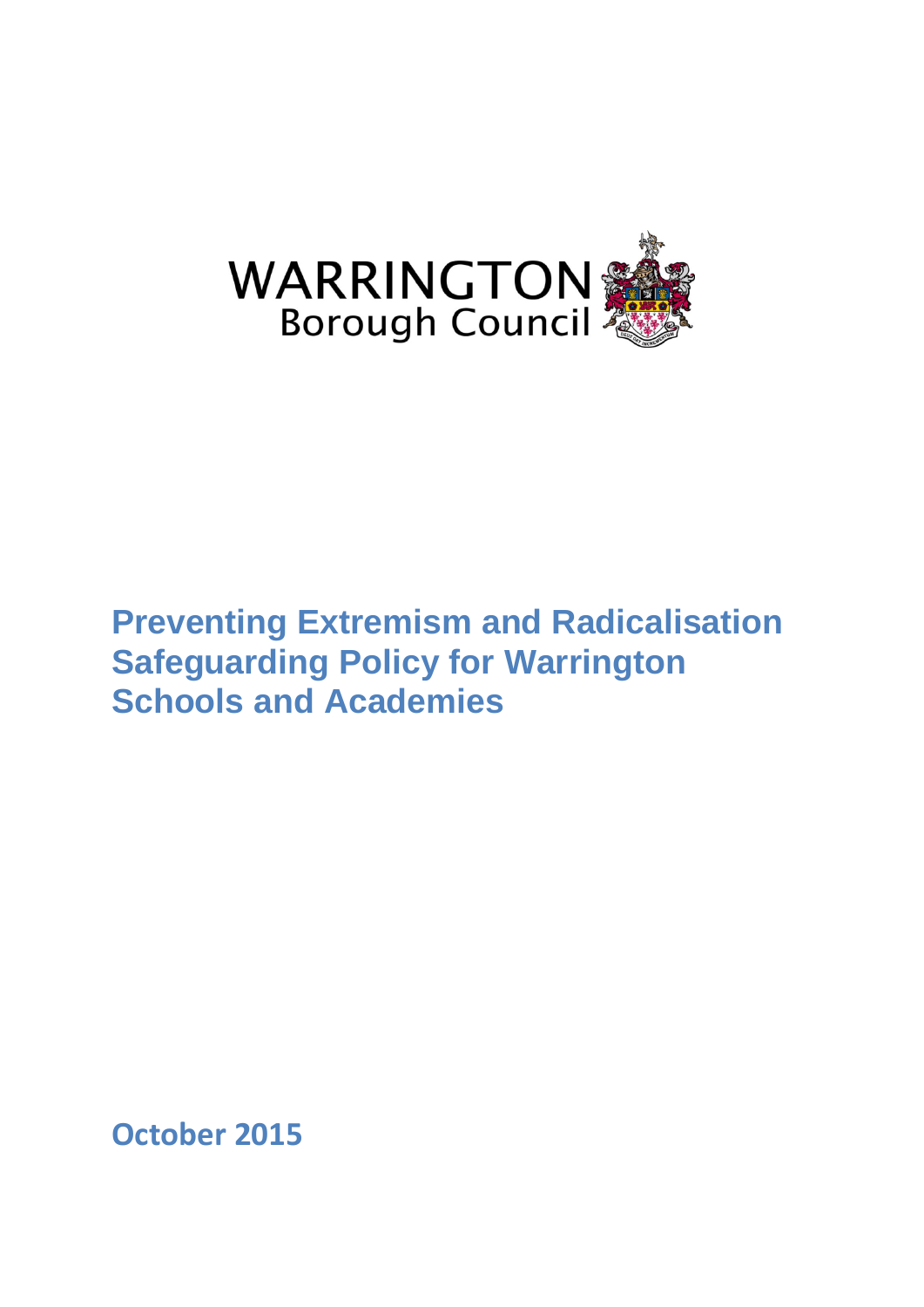## **Contents**

- **1.** Introduction 3
- **2.** Definitions 3
- **3.** Guidance and Legislation 3
- **4.** School Ethos and Practice 4
- **5.** Teaching Approaches 5
- **6.** Use of External Agencies and Speakers 6
- **7.** Whistle Blowing 7
- **8.** Child Protection 7
- **9.** Role of the Designated Safeguarding Lead (DSL) 8
- **10.** Training 8
- **11.** Recruitment 8
- **12.** Role of Governing Body 9
- **13.** Warrington PREVENT Programme 9
- **14.** Channel Panel 10
- **15.** Useful Contact Details 10
- **Appendix 1** Useful Resources 12
- **Appendix 2** Useful multi-agency contacts 15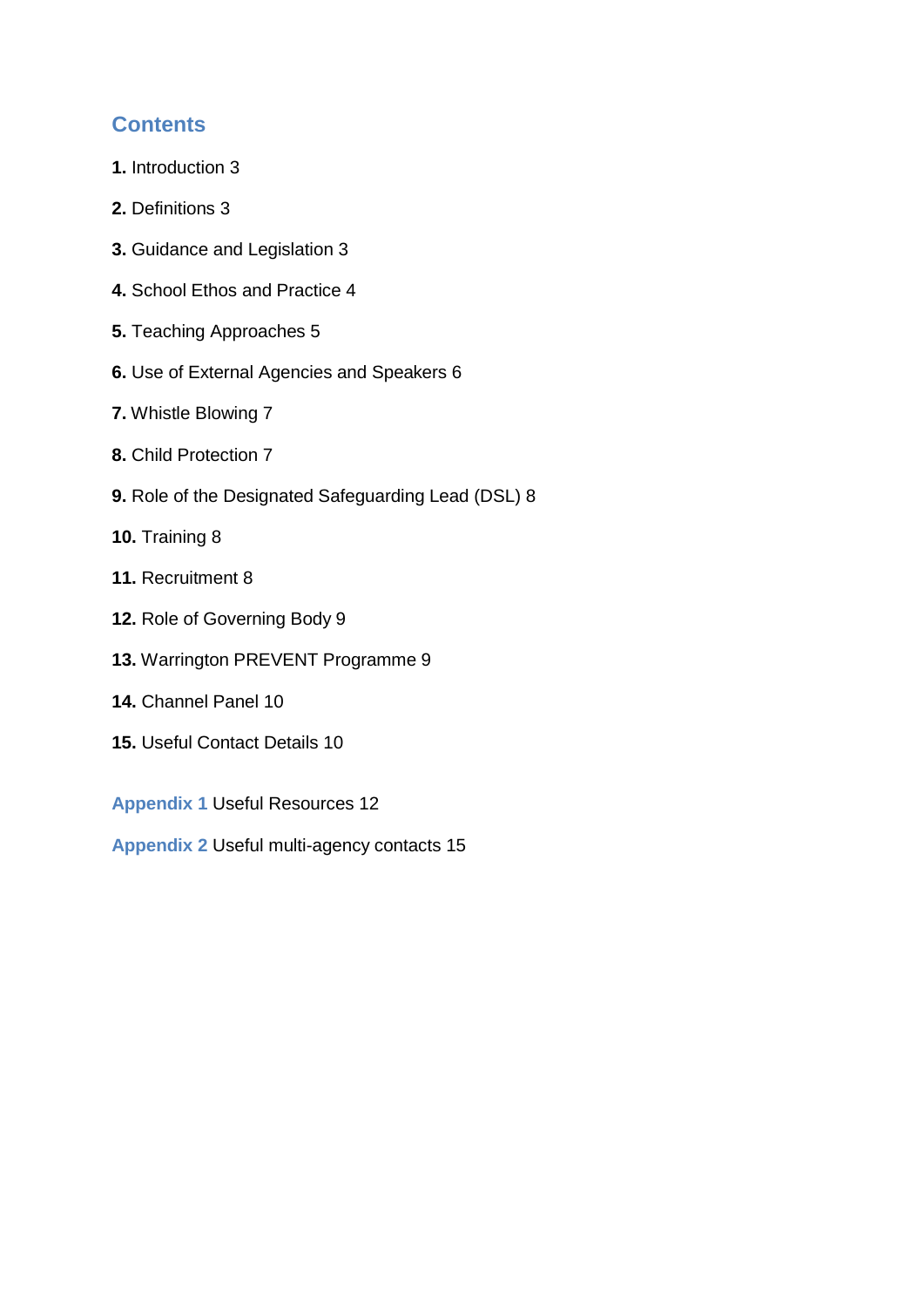#### **1. Introduction**

*(Name of School)* is committed to providing a secure environment for pupils, where they feel safe and are kept safe. All professionals at (*Name of School)* recognise that safeguarding is everyone's responsibility, irrespective of the role they undertake and whether or not their role has direct contact or responsibility for children and young people.

#### **2. Definitions**

The following definitions create clarity when discussing radicalisation and extremism:

**Ideology** - a set of beliefs.

**Extremism** - a vocal or active opposition to fundamental British values, including democracy, the rule of law, individual liberty and mutual respect and tolerance of different faiths and beliefs.

**Radicalisation** - the process by which a person comes to support terrorism and forms of extremism leading to terrorism.

**Terrorism** - an action that endangers or causes serious violence damage or disruption and is intended to influence the Government or to intimidate the public and is made with the intention of advancing a political, religious or ideological cause.

#### **3. Guidance and Legislation**

The Preventing Extremism and Radicalisation Safeguarding Policy draws upon the guidance contained in:-

- Warrington Safeguarding Children Board procedures
- Keeping Children Safe in Education; DfE: July 2015
- The Prevent Duty: Departmental advice for schools and childcare providers: DfE June 2015
- Tackling Extremism in the UK; Prime Ministers Taskforce: December 2013
- Teaching Approaches that help Build Resilience to Extremism among Young People; DfE 2011
- Report into Allegations Concerning Birmingham Schools Arising from Trojan horse Letter; Peter Clarke: July 2014.
- Promoting Fundamental British Values as part of SMSC in Schools; Nov 2014
- OFSTED School Inspection Handbook

In adhering to this policy and the procedures therein, staff and visitors will comply with our statutory duties to:-

- Safeguard and promote the welfare of all children as set out in s175 and s157of the Education Act 2002.
- Contribute to the delivery of the outcomes for all children, as set out in s10 (2) of the Children Act 2004.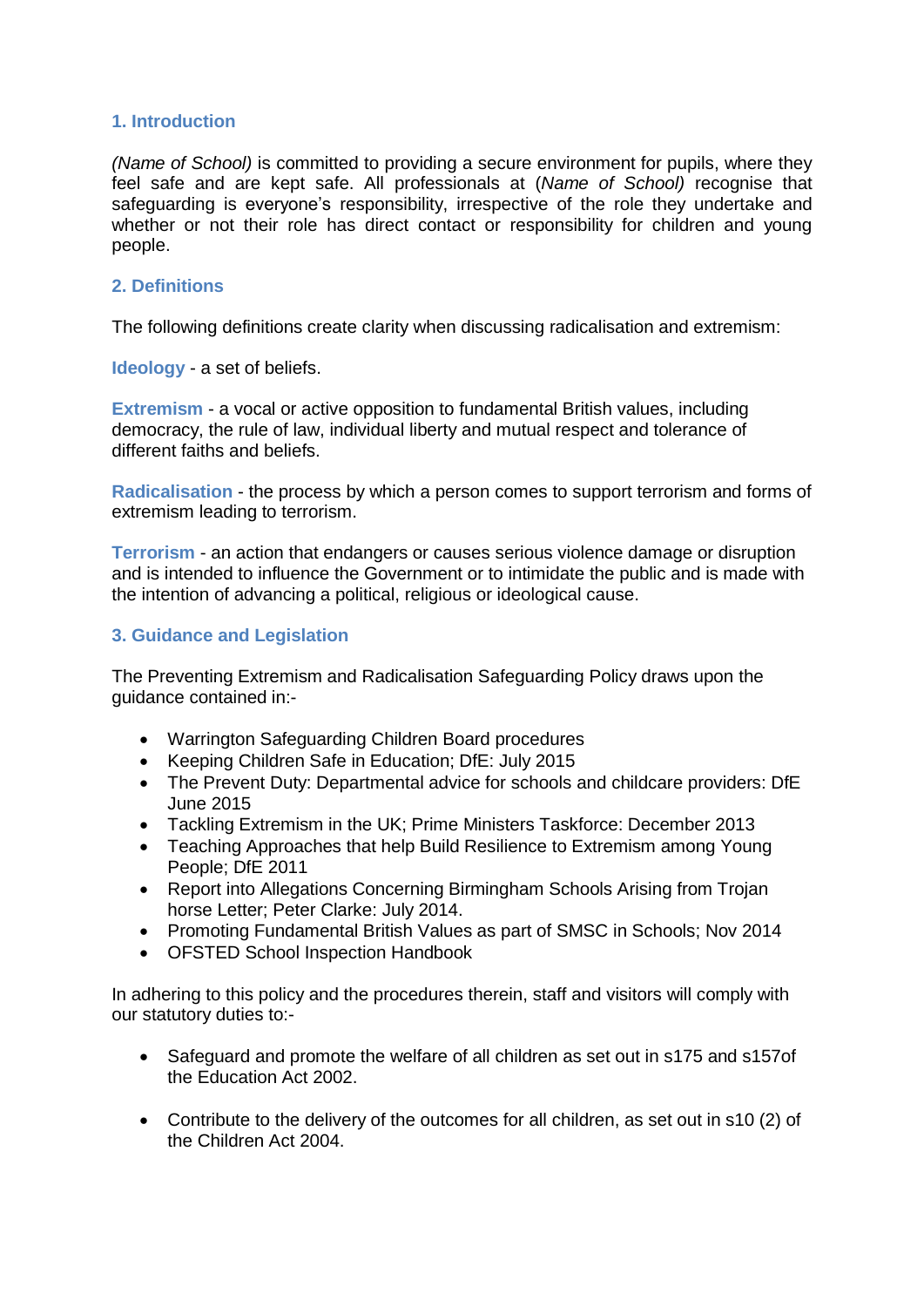#### **4. School Ethos and Practice**

*(Name of School)* recognises the Governments concern that the UK continues to face a threat from terrorism. One security concern is the potential for British citizens and residents to become radicalised and commit acts of violence or terrorism.

Violent Extremism is defined by the Crown Prosecution Service (CPS) as:

*"The demonstration of unacceptable behaviour by using any means or medium to express views, which:* 

- Encourage, justify or glorify terrorist violence in furtherance of particular beliefs;
- Seek to provoke others to terrorist acts:
- Encourage other serious criminal activity or seek to provoke others to serious criminal acts;
- Foster hatred which might lead to inter-community violence in the UK."

Our school is a safe place where pupils can explore controversial issues safely and where our teachers encourage and facilitate this – we have a duty to ensure this happens. However there is no place for extremist views of any kind in our school, whether from internal sources - pupils, staff or governors; or external sources - school community, external agencies or individuals.

As a school we recognise that extremism and exposure to extremist materials and influences can lead to poor outcomes for children and so should be addressed as a safeguarding concern as set out in this policy. We also recognise that if we fail to challenge extremist views we are failing to protect our pupils.

Extremists of all persuasions aim to develop destructive relationships between different communities by promoting division, fear and mistrust of others based on ignorance or prejudice and thereby limiting the life chances of young people. Education is a powerful weapon against this; equipping young people with the knowledge, skills and critical thinking, to challenge and debate in an informed way.

Therefore, we will provide a broad and balanced curriculum, delivered by skilled professionals, so that our pupils are enriched, understand and accept difference and diversity and also to ensure that they thrive, feel valued and not marginalised.

Furthermore we are aware that young people can be exposed to extremist influences or prejudiced views from an early age, which emanate from a variety of sources, including the internet, and at times pupils may themselves reflect or display views that may be discriminatory, prejudiced or extremist, including using derogatory language.

Any prejudice, discrimination or extremist views, including derogatory language, displayed by pupils or staff will always be challenged and where appropriate dealt with in line with our *Behaviour and Discipline Policy for pupils* (insert correct policy title) and the Code of Conduct for staff. (insert correct policy title)

Where misconduct by a teacher is proven, the matter will be referred to the National College for Teaching and Leadership for their consideration as to whether to a Prohibition Order is warranted.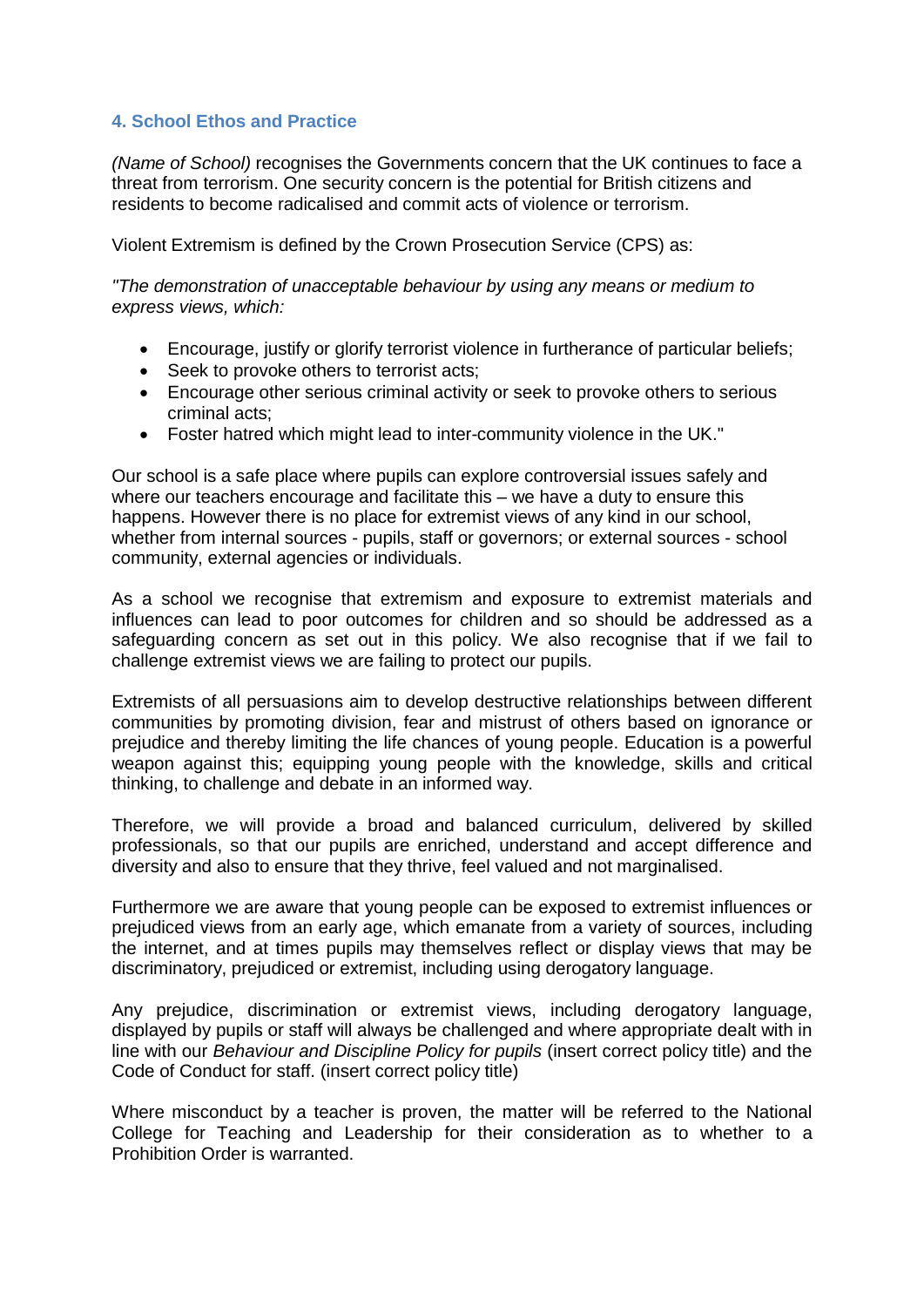#### **As part of wider safeguarding responsibilities school staff will be alert to:-**

- Disclosures by pupils of their exposure to the extremist actions, views or materials of others outside of school, such as in their homes or community groups, especially where pupils have not actively sought these out.
- Graffiti symbols, writing or art work promoting extremist messages or images.
- Pupils accessing extremist material online, including through social networking sites.
- Parental reports of changes in behaviour, friendship or actions and requests for assistance.
- Partner schools, Local Authority services, and police reports of issues affecting pupils in other schools or settings.
- Pupils communicating opinions drawn from extremist ideologies and narratives.
- Use of extremist or 'hate' terms to exclude others or incite violence.
- Intolerance of difference, whether secular or religious or, in line with our equalities policy, views based on, but not exclusive to, gender, disability, sexuality, ethnicity or culture.
- Attempts to impose extremist views or practices on others.

Our school will closely follow any locally agreed procedure as set out by the Local Authority and the Warrington Safeguarding Children Board's agreed processes and criteria for safeguarding individuals vulnerable to extremism and radicalisation.

#### **5. Teaching Approaches**

We will all strive to eradicate the myths and assumptions that can lead to some young people becoming alienated and disempowered, especially where the narrow approaches children may experience elsewhere may make it harder for them to challenge or question these radical influences. In our school, this will be achieved by good teaching, primarily via PSHE; but also by adopting the methods outlined in the Government's guidance, teaching approaches that help build resilience to extremism among young people" DfE 2011.

- We will ensure that all of our teaching approaches help our pupils build resilience to extremism and give pupils a positive sense of identity through the development of critical thinking skills.
- We will ensure that all of our staff are equipped to recognise extremism and are skilled and confident enough to challenge it.

We will be flexible enough to adapt our teaching approaches as appropriate, so as to address specific issues to become even more relevant to the current issues of extremism and radicalisation. In doing so we will apply the 'key ingredients' for success following the three broad categories of: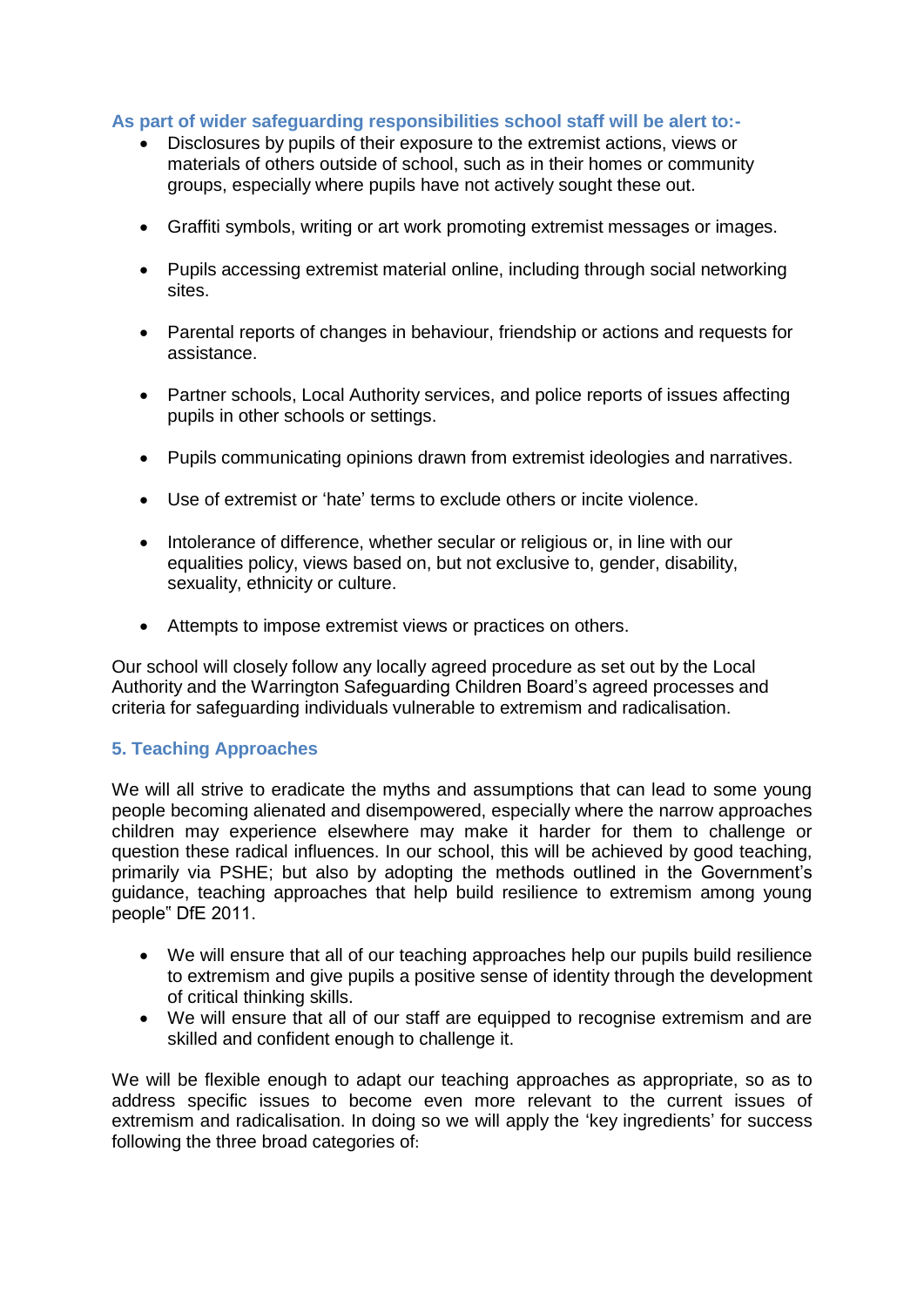- Making a connection with young people through good [teaching] design and a pupil centred approach.
- Facilitating a 'safe space' for dialogue, and
- Equipping our pupils with the appropriate skills, knowledge, understanding and awareness for resilience.

Therefore this approach will be embedded within the ethos of our school so that pupils know and understand what safe and acceptable behaviour is in the context of extremism and radicalisation.

This will work in conjunction with our schools approach to the spiritual, moral, social and cultural development of pupils as defined in OfSTED's School Inspection Handbook 2015 and will include the sound use of assemblies to help further promote this rounded development of our pupils.

Our goal is to build mutual respect and understanding and to promote the use of dialogue not violence as a form of conflict resolution. We will achieve this by using a curriculum that includes:-

- Citizenship programmes
- Open discussion and debate
- Work on anti-violence and a restorative approach addressed throughout curriculum
- Focussed educational programmes

We will also work with local partners, families and communities in our efforts to ensure our school understands and embraces our local context and values in challenging extremist views, and to assist in the broadening of our pupil's experiences and horizons. We will help support pupils who may be vulnerable to such influences as part of our wider safeguarding responsibilities and where we believe a pupil is being directly affected by extremist materials or influences, we will ensure that that pupil is offered support through referral to the Warrington CHANNEL team – see section 13.

We will also promote the values of democracy, the rule of law, individual liberty, and mutual respect and tolerance for those with different faiths and beliefs. We will teach and encourage pupils to respect one another and to respect difference, especially those of different faith or no faith. It is indeed our most fundamental responsibility to keep our pupils safe and prepare them for life in modern multi-cultural Britain and globally.

#### **6. Use of External Agencies and Speakers**

We encourage the use of external agencies or speakers to enrich the experiences of our pupils. However, we will positively vet those external agencies, individuals or speakers who we engage to provide such learning opportunities or experiences for our pupils.

Such vetting is to ensure that we do not unwittingly use agencies that contradict each other with their messages or that are inconsistent with, or are in opposition to, the school's values and ethos. We must be aware that in some instances, the work of external agencies may not directly be connected with the rest of the school curriculum so we need to ensure that this work is of benefit to pupils.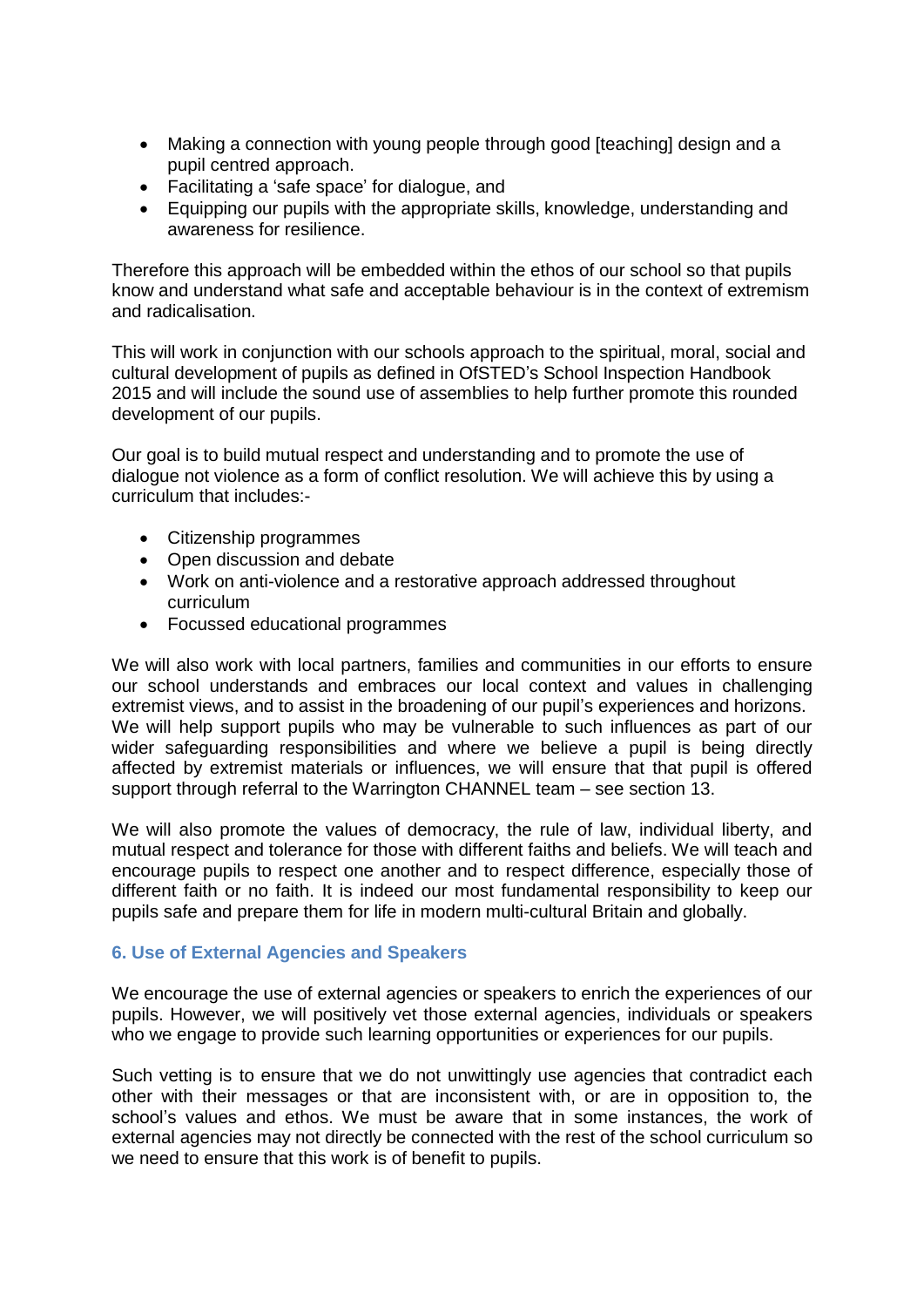Our school will assess the suitability and effectiveness of input from external agencies or individuals to ensure that:

- Any messages communicated to pupils are consistent with the ethos of the school and do not marginalise any communities, groups or individuals.
- Any messages do not seek to glorify criminal activity or violent extremism or seek to radicalise pupils through extreme or narrow views of faith, religion or culture or other ideologies.
- Activities are properly embedded in the curriculum and clearly mapped to schemes of work to avoid contradictory messages or duplication.
- Activities are matched to the needs of pupils.
- Activities are carefully evaluated by the school to ensure that they are effective.

We recognise, however, that the ethos of our school is to encourage pupils to understand opposing views and ideologies, appropriate to their age, understanding and abilities, and to be able to actively engage with them in informed debate, and we may use external agencies or speakers to facilitate and support this.

Therefore by delivering a broad and balanced curriculum, we will strive to ensure our pupils recognise risk and build resilience to manage any such risk themselves, where appropriate to their age and ability; but also to help pupils develop the critical thinking skills needed to engage in informed debate.

#### **7. Whistle Blowing**

Where there are concerns of extremism or radicalisation, pupils and staff are able to discuss this with the Designated Safeguarding Lead. If, for any reason they feel unable to do this, then they are able to make use of our internal systems to Whistle Blow or raise any issue in confidence. Please refer to School Whistle Blowing Policy.

#### **8. Child Protection**

Please refer to our Safeguarding/Child Protection Policy for the full procedural framework on our Child Protection duties.

Staff will be alert to the fact that whilst Extremism and Radicalisation is broadly a safeguarding issue there may be some instances where a child or children may be at direct risk of harm or neglect.

For example; this could be due to a child displaying risky behaviours in terms of the activities they are involved in or the groups they are associated with; or staff may be aware of information about a child's family that may equally place a child at risk of harm. (These examples are for illustration and are not definitive or exhaustive.)

Therefore all adults working at the school (including visiting staff, volunteers, contractors, and students on placement) are required to report instances where they believe a child may be at risk of harm or neglect to the Designated Safeguarding Lead.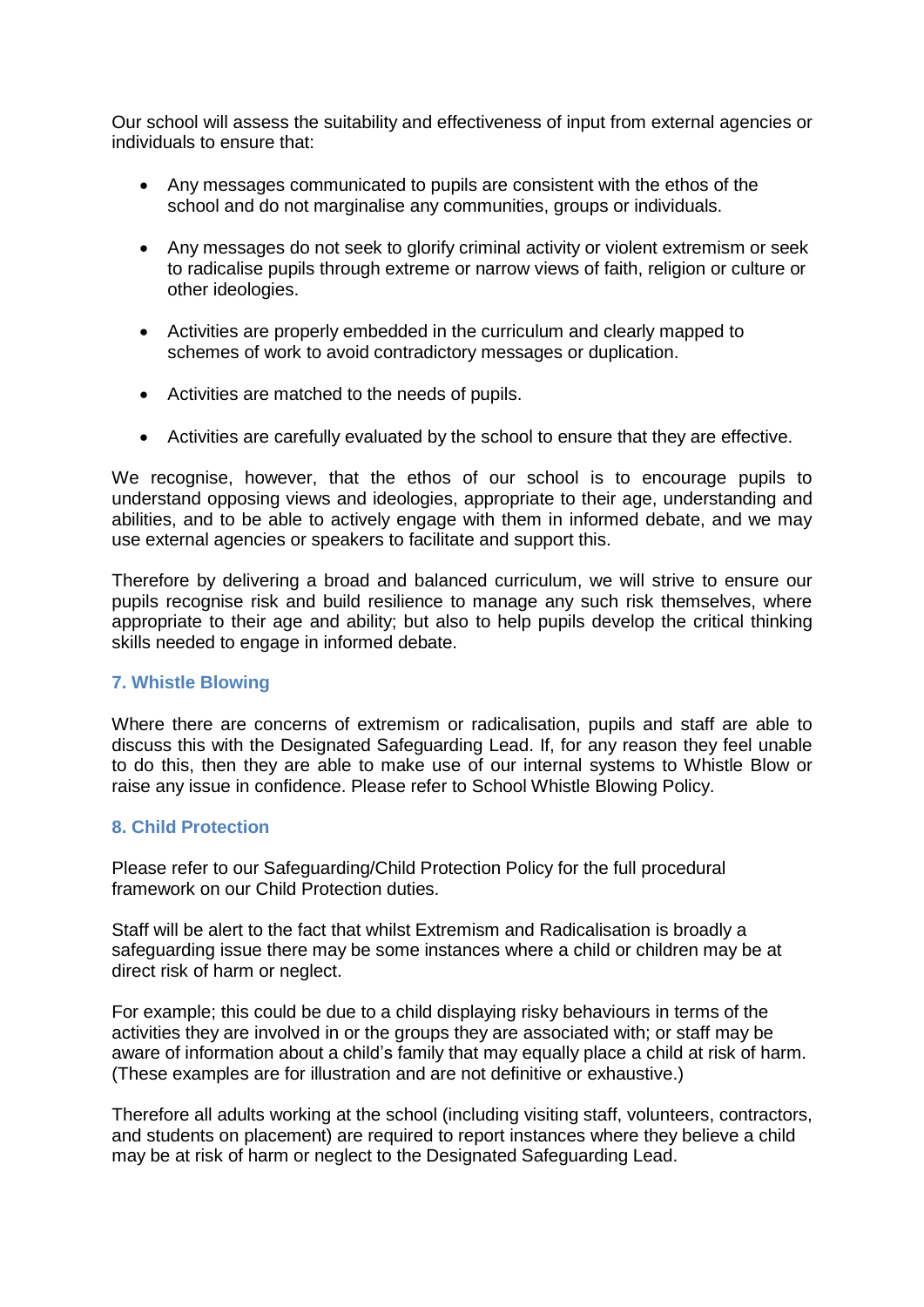#### **9. Role of the Designated Safeguarding Lead (DSL)**

The DSL is/are: (insert name) The Deputy DSL is/are: (insert name) The role of the DSL is set out in our Safeguarding and Child Protection Policy. The DSL is the focus person who school staff, and others, may come to if they have concerns about an individual child's safety or well-being, and they are the first point of contact for external agencies.

The DSL is also the person who leads on concerns regarding extremism or radicalisation. Where there are concerns regarding extremism and radicalisation, the DSL will liaise with the Local Authority single point of contact (SPOC) Steven Panter and the Channel and prevent Coordinator Lesley Price from Cheshire Police and make referrals where appropriate – see section 13.

#### **10. Training**

Whole school training on Safeguarding and Child Protection will be organised for staff and governors on an annual updates. This training should be approved by the Local authority and will, in part, include training on extremism and radicalisation and its safeguarding implications.

The DSLs will attend training courses as necessary and the appropriate inter-agency training organised by the Warrington Safeguarding Children Board at least every two years. Again this will include training on extremism and radicalisation and its safeguarding implications.

There is a list of resources within this document that are being used by our school to enable us to train our staff. (Please see appendix 3)

#### **11. Recruitment**

The arrangements for recruiting all staff, (permanent, temporary and volunteers) to our school will follow statutory guidance in Keeping Children Safe in Education 2015.

We will apply safer recruitment best practice principles and sound employment practice in general, which include, but are not limited to, ensuring that DBS checks are made at the appropriate level, that references are always received and checked and that we complete and maintain a single central record of such vetting checks.

We will be alert to the possibility that persons may seek to gain positions within our school so as to unduly influence our schools character and ethos. We are aware that such persons seek to limit the opportunities for our pupils thereby rendering them vulnerable to extremist views and radicalisation as a consequence.

Therefore, by operating safer recruitment best practice and by ensuring an ongoing culture of vigilance within our school, we will minimise the opportunities for extremist views to prevail.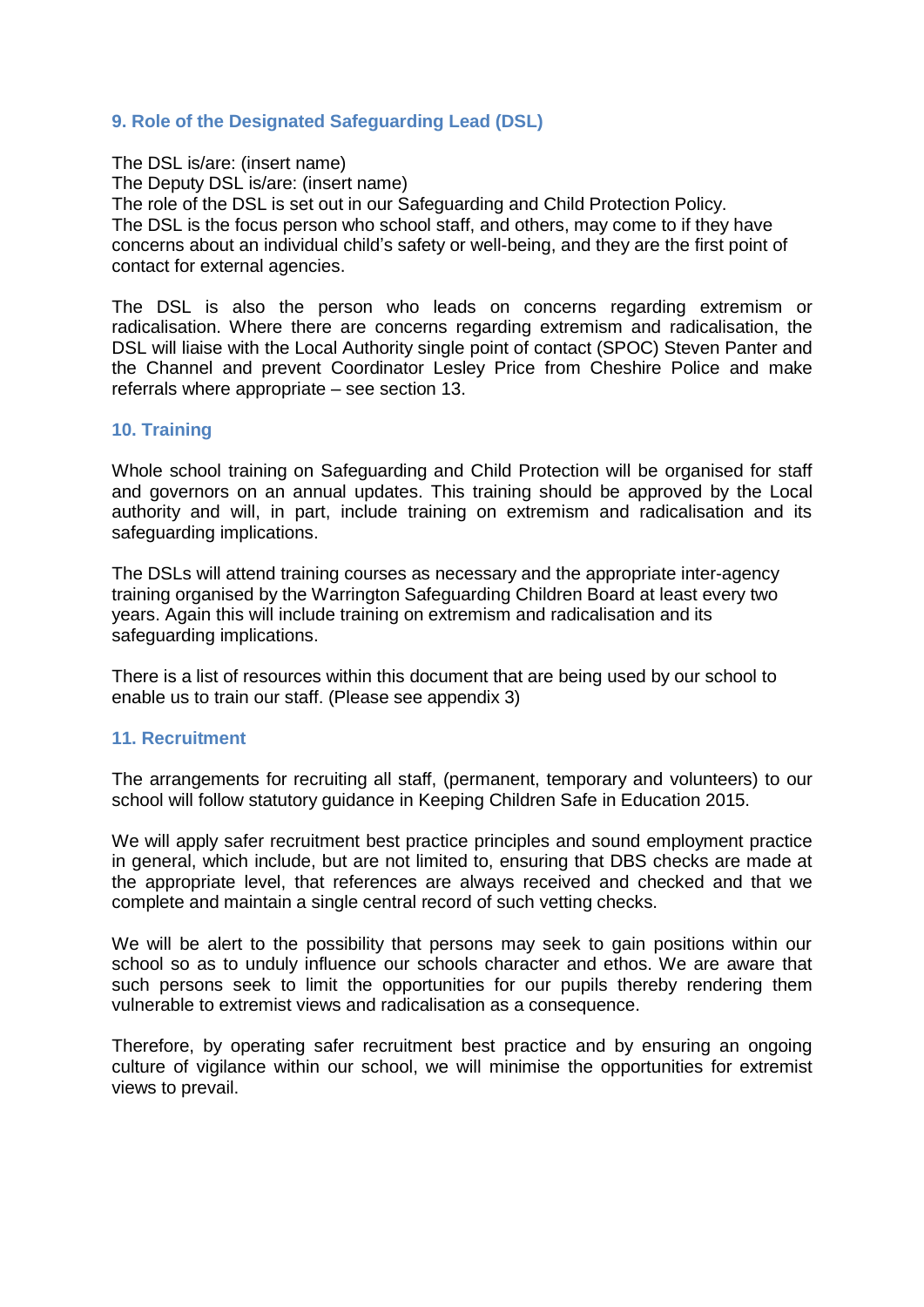#### **12. Role of Governing Body**

The Governing Body of our School will undertake appropriate training to ensure that they are clear about their role and the parameters of their responsibilities as Governors, including their statutory safeguarding duties.

The Governing Body of our school will support the ethos and values of our school and will support the school in tackling extremism and radicalisation.

In line with the provisions set out in the DfE guidance 'Keeping Children Safe in Education 2015' the governing body will challenge the school's senior management team on the delivery of this policy and monitor its effectiveness.

Governors will review this policy annually and may amend and adopt it outside of this timeframe in accordance with any new legislation or guidance or in response to any quality assurance recommendations pertaining to the delivery of this policy and the overall safeguarding arrangements made.

#### **13. Warrington PREVENT Programme**

The Prevent Programme is Warrington's response to the Government's national counterterrorism strategy, which aims to stop people being drawn into or supporting terrorism. The national strategy focuses on three key areas which are:-

- Respond to the ideological challenge of terrorism and the threat from those who promote it
- Prevent people from being drawn into terrorism and ensure that they are given appropriate advice and support
- Work with sectors and institutions where there are risks of radicalisation that we need to address

Warrington's Prevent Programme is designed to:-

- Divert vulnerable individuals away from the radicalisation process and ensure that they are given the appropriate advice and support through local safeguarding structures
- Deter extremist groups from creating disharmony, division and spreading hate
- Keep the majority safe from the few who seek to harm others
- ensure that sectors and institutions develop an appropriate response to tackle extremism
- Ensure that media and wider public recognise that the illegal or extreme actions of a few individuals from a particular background do not reflect the values and views of others with the same background, faith or belief
- Ensure that the reputation of the city and its residents is maintained and enhanced.

For further information about Warrington's Prevent Program please contact Lesley Price the Prevent Co-ordinator [prevent@cheshire.pnn.police.uk](mailto:prevent@cheshire.pnn.police.uk) or Steven Panter the single point of contact (SPOC) for the WBC on 01925 442928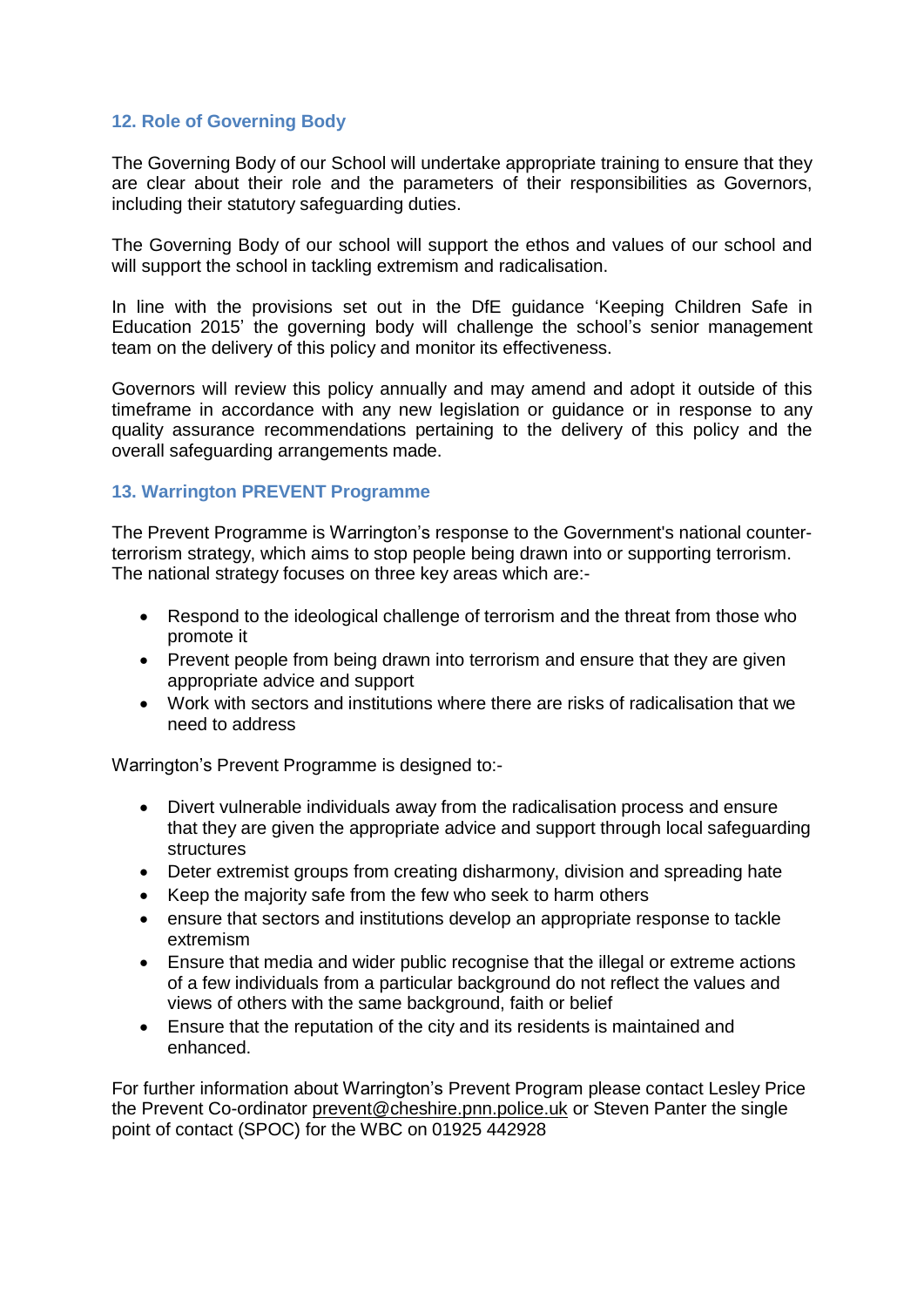#### **14. Prevent Multi-agency group**

Warrington is developing a multi-agency group to provide support to people at risk of being radicalised, recognising that the radicalisation of vulnerable children and adults is a safeguarding issue. The Channel Panel is chaired by a Senior Manager from Cheshire Police.

The objectives of the group are to:-

- to identify individuals at risk of being drawn into violent extremism
- to assess the nature and extent of that risk
- to develop the most appropriate support for the individuals concerned.
- to consider the strategic plan for prevent and implement any necessary changes

**It is important to trust your professional judgement - if you are concerned that someone is at risk of getting involved in extremism, you should discuss this with your DSL without delay.** 

The DSL will liaise with the Prevent SPOC at the Warrington Education Safeguarding Team to discuss and make a referral if necessary.

When a referral is received, the Channel Co-ordinator will, in partnership with other safeguarding professionals, investigate further to assess the nature and extent of the risk and develop the most appropriate support package for the individual concerned.

#### **Warrington Prevent Team can be contacted on:-**

**Email: [prevent@cheshire.pnn.police.uk](mailto:prevent@cheshire.pnn.police.uk)**

**Please copy Steven Panter into these emails:** spanter@warrington.gov.uk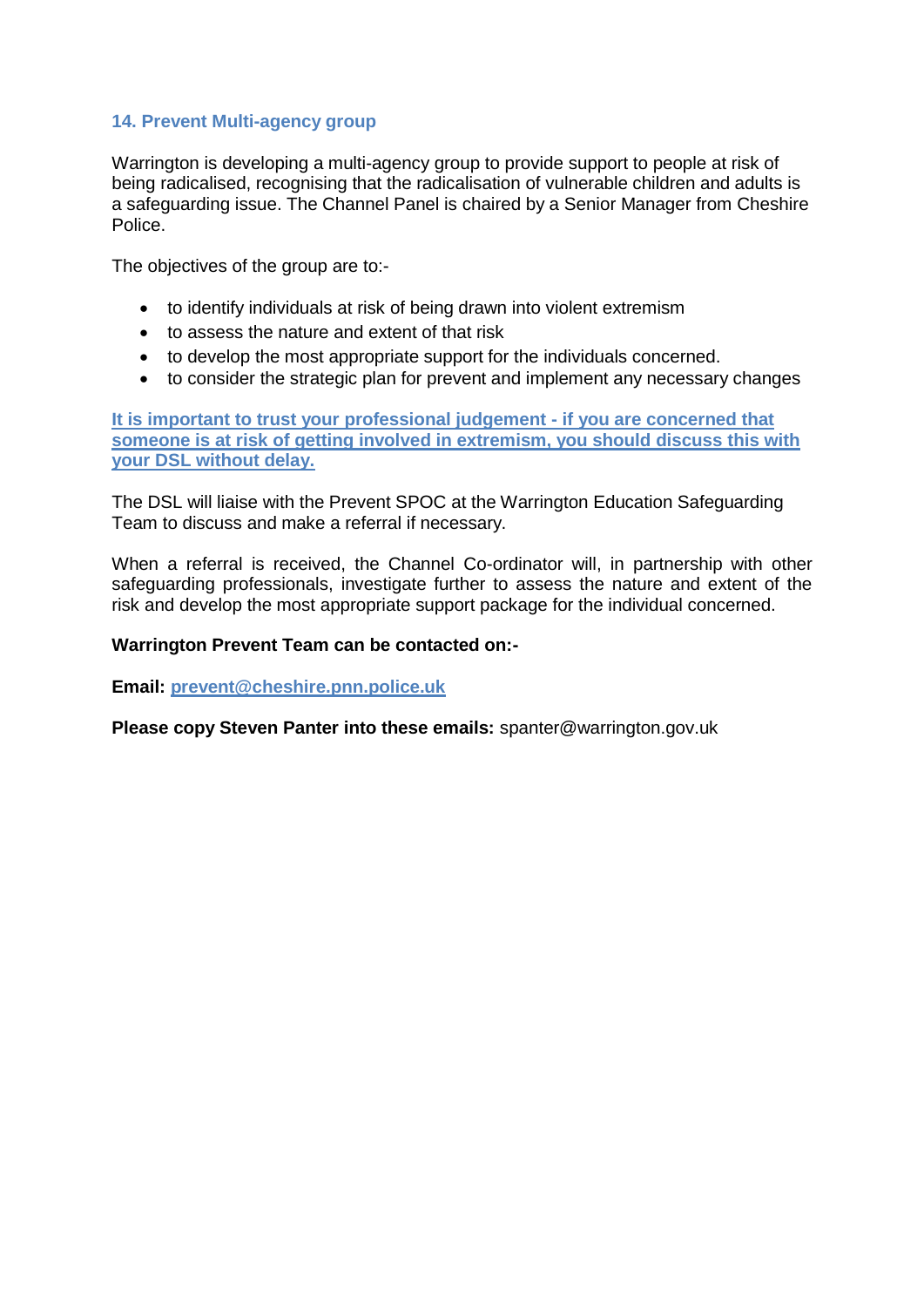**Appendix 1** 

**Education Check List - Preventing Extremism and Radicalisation** 



### **SCHOOL SELF ASSESSMENT for PREVENT**

*PREVENT OBJECTIVE 1:* **LEADERSHIP - Structures are in place and visible throughout the school**

*PREVENT OBJECTIVE 2:* **CAPABILITIES – Staff and governors are adequately trained on Prevent Duty**

*PREVENT OBJECTIVE 3:* **RISK ASSESSMENT - Risks around extremism are understood and appropriate referral process is in place**

*PREVENT OBJECTIVE 4:* **WORKING IN PARTNERSHIP – Develop multi-agency approaches to address safeguarding issues and deliver quality curriculums**

*PREVENT OBJECTIVE 5:* **TEACHING and LEARNING – Develop effective learning opportunities to safeguard children from extremism and promote community cohesion**

**SCHOOL NAME:** 

Name of assessor(s):

Date of assessment:

**To be reviewed on:**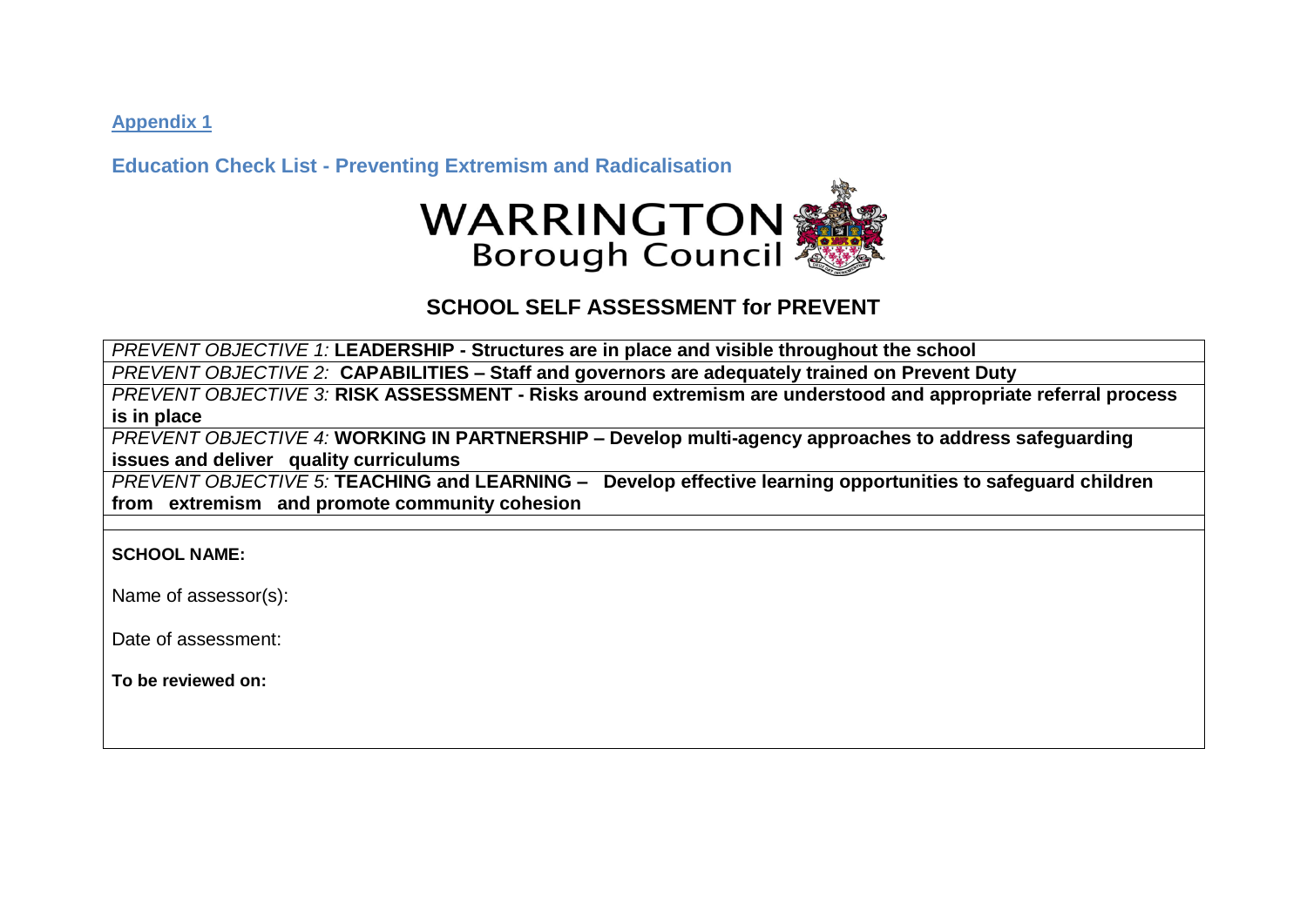| 1. LEADERSHIP - Structures are in place and visible throughout the school                                                                                                                                                                         |                                   |                                                                                           |
|---------------------------------------------------------------------------------------------------------------------------------------------------------------------------------------------------------------------------------------------------|-----------------------------------|-------------------------------------------------------------------------------------------|
| <b>Evidence</b>                                                                                                                                                                                                                                   | <b>Red/Amber/</b><br><b>Green</b> | Self-Assessed<br>Rating                                                                   |
| The Senior Leadership Team and Governors are aware of the Prevent Strategy and its objectives                                                                                                                                                     | G                                 | Red (R): not able to                                                                      |
| There is an identified strategic Prevent lead within the school who understands the expectations and key<br>priorities to deliver the Prevent Duty                                                                                                | G                                 | evidence any<br><b>Amber (A): evidence</b>                                                |
| Supporting young people vulnerable to radicalisation is embedded within Safeguarding Policies and<br><b>Procedures</b>                                                                                                                            | G                                 | of some but not all<br>Green (G): evidence<br>of all and more                             |
| Prevent safeguarding responsibilities are explicit within the School's Safeguarding Team and take into<br>account the policies and procedures of the Warrington Safeguarding Children Board (LSCB)                                                | G                                 |                                                                                           |
| There is a clear awareness of roles and responsibilities throughout organisation regarding Prevent                                                                                                                                                | G                                 |                                                                                           |
| The Senior Leadership Team drives the implementation of the Prevent Duty                                                                                                                                                                          | G                                 |                                                                                           |
|                                                                                                                                                                                                                                                   |                                   |                                                                                           |
| 2. CAPABILITIES - Staff and governors adequately trained on Prevent Duty                                                                                                                                                                          |                                   |                                                                                           |
|                                                                                                                                                                                                                                                   | <b>Red/Amber/</b>                 | Self-Assessed                                                                             |
| <b>Evidence</b>                                                                                                                                                                                                                                   | <b>Green</b>                      | Rating                                                                                    |
| A training plan is in place to deliver Workshop to Raise Awareness of Prevent (WRAP) so that key staff and<br>Governors understand the risk of radicalisation and extremism and know how to recognise and refer<br>children who may be vulnerable | G                                 | Red (R): not able to<br>evidence any<br><b>Amber (A): evidence</b><br>of some but not all |
| Further training on the Prevent agenda is made available to the Strategic Prevent lead, Safeguarding leads<br>and other relevant staff where appropriate                                                                                          | G                                 | <b>Green (G): evidence</b><br>of all and more                                             |
| There is appropriate staff guidance and literature available to staff on the Prevent agenda                                                                                                                                                       | G                                 |                                                                                           |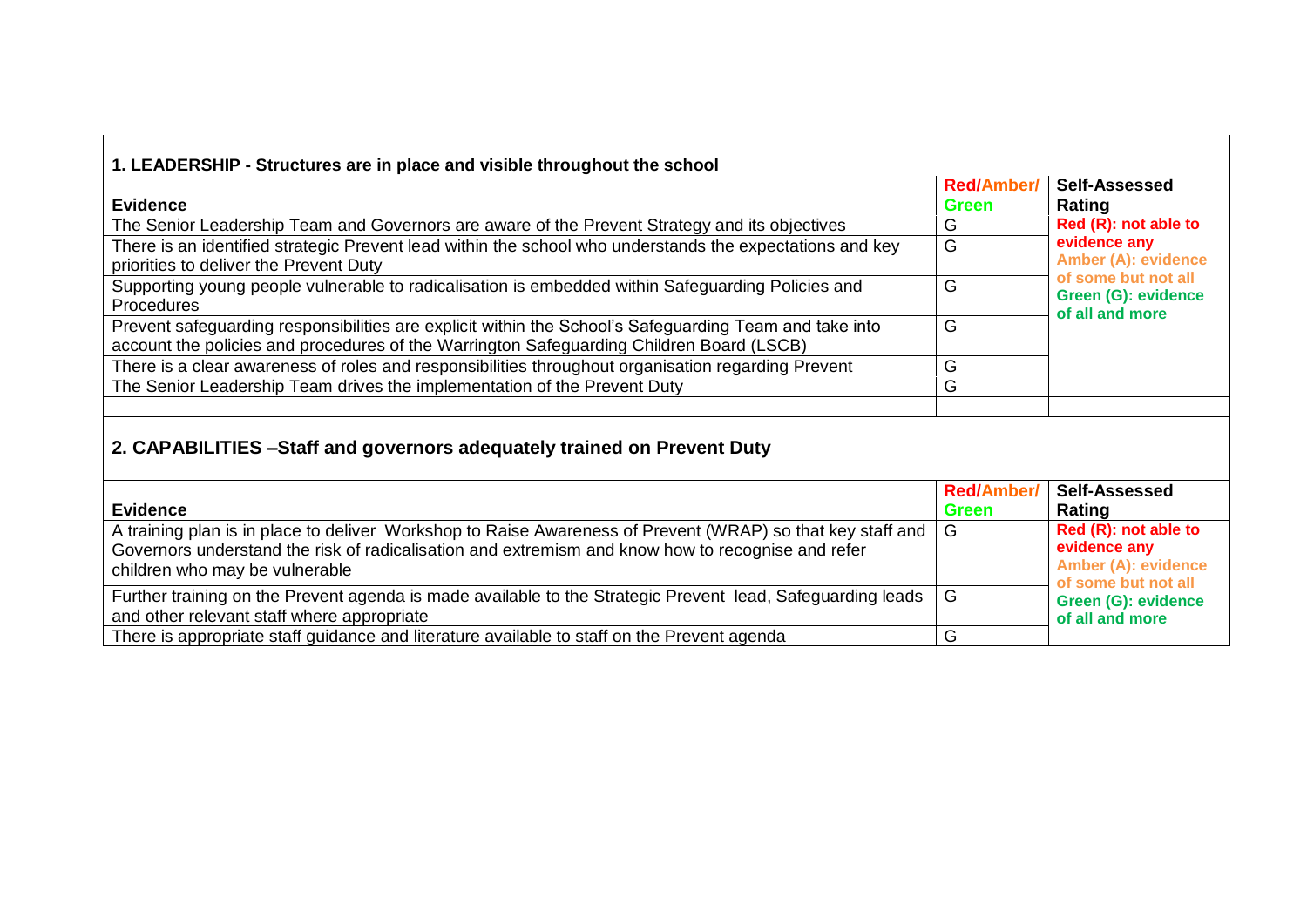## **3. RISK ASSESSMENT – Risks around extremism are understood and appropriate referral process is in place**

|                                                                                                             | <b>Red/Amber/</b> | Self-Assessed                                 |
|-------------------------------------------------------------------------------------------------------------|-------------------|-----------------------------------------------|
| <b>Evidence</b>                                                                                             | <b>Green</b>      | Rating                                        |
| All key staff show understanding of risks affecting children and how to support individual children who may | G                 | Red (R): not able to                          |
| be at risk                                                                                                  |                   | evidence any                                  |
| A single point of contact [SPoC] for any Prevent concerns raised by staff, students or parents within the   | G                 | <b>Amber (A): evidence</b>                    |
| school has been identified                                                                                  |                   | of some but not all                           |
| SPoC understands when it is appropriate to make a referral to the Channel programme                         | G                 | <b>Green (G): evidence</b><br>of all and more |
| Prevent referrals/notifications are being managed or overseen by relevant staff                             | <b>NA</b>         |                                               |
| An audit trail for notification reports/referrals exists                                                    | <b>NA</b>         |                                               |
| A process is in place to identify and develop 'lessons learnt'                                              | <b>NA</b>         |                                               |

| 4. WORKING IN PARTNERSHIP - Develop multi-agency approaches to address safeguarding issues and deliver quality curriculums                                                                                          |                   |                                                                                             |  |
|---------------------------------------------------------------------------------------------------------------------------------------------------------------------------------------------------------------------|-------------------|---------------------------------------------------------------------------------------------|--|
|                                                                                                                                                                                                                     | <b>Red/Amber/</b> |                                                                                             |  |
| <b>Evidence</b>                                                                                                                                                                                                     | <b>Green</b>      | <b>Self-Assessed Rating</b>                                                                 |  |
| Partner agency communication channels have been developed - Multi Agency Safeguarding & Screening<br>Service is the first port of call when outside agencies need to be consulted or for making a Channel referral. | G                 | Red (R): not able to                                                                        |  |
| Mass can be contacted by or fill in the Multi Agency child Protection Referral Form                                                                                                                                 |                   | evidence any                                                                                |  |
| SPOC identified in Children's Services to liaise on a range of safeguarding issues                                                                                                                                  | G                 | <b>Amber (A): evidence</b><br>of some but not all<br>Green (G): evidence<br>of all and more |  |
| Effective links established with Children's Services for support on radicalisation and extremism                                                                                                                    | G                 |                                                                                             |  |
| School has policy/procedure for working with partner organisations, individuals and external users of school<br>premises                                                                                            | G                 |                                                                                             |  |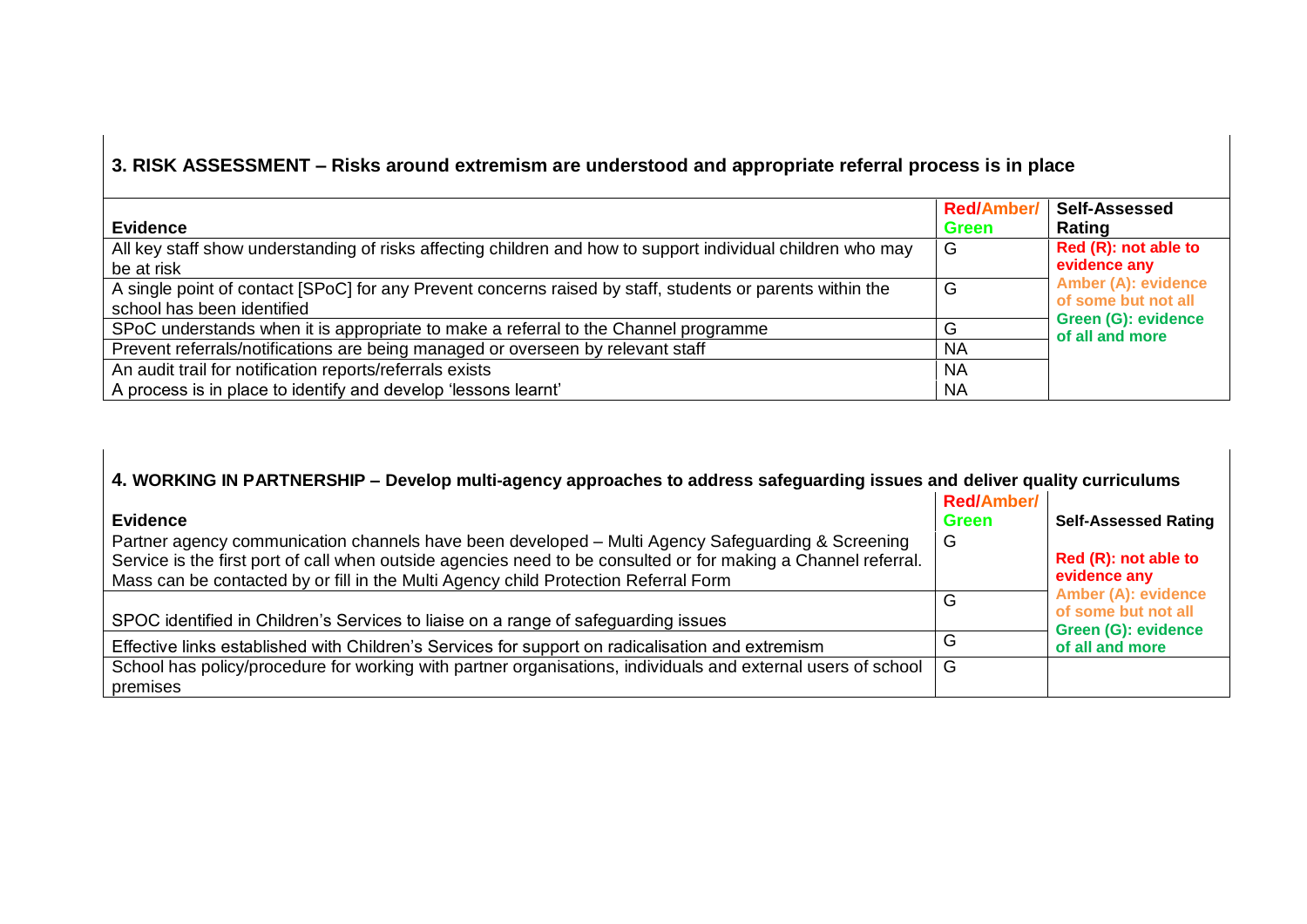**5. TEACHING and LEARNING – Develop effective learning opportunities to safeguard children from extremism and promote community cohesion**

|                                                                                                                | <b>Red/Amber/</b> |                                                   |
|----------------------------------------------------------------------------------------------------------------|-------------------|---------------------------------------------------|
| <b>Evidence</b>                                                                                                | <b>Green</b>      | <b>Self Assessed Rating</b>                       |
| School has a range of initiatives and activities that promote the spiritual, moral, social and emotional needs | G                 |                                                   |
| of children aimed at protecting them from radicalisation and extremist influences                              |                   | Red (R): not able to                              |
| The school delivers training that helps students develop skills to critically assess information, particularly | G                 | evidence any                                      |
| on-line and through social media - supporting students to recognise risk and make safe choices.                |                   | <b>Amber (A): evidence</b><br>of some but not all |
| School has systems in place to safeguard students from accessing extremist websites e.g. IT                    | G                 | <b>Green (G): evidence</b>                        |
| filters/firewalls in place and digital footprints monitored                                                    |                   | of all and more                                   |
| Students are aware of the benefits of community cohesion and the damaging effects of extremism on              | G                 |                                                   |
| community relations                                                                                            |                   |                                                   |
| Schools are able to provide a safe environment for dialogue around controversial issues and support            | G                 |                                                   |
| students to understand how they can influence and participate in decision-making.                              |                   |                                                   |



For further guidance please contact:

Steven Panter Education Safeguarding Officer Education Safeguarding Team New Town House Buttermarket Street Warrington WA1 2NJ

Tel: (01925) 442928

Email: [spanter@warrington.gov.uk](mailto:spanter@warrington.gov.uk)

Or [educationsafeguarding@warrington.gov.uk](mailto:educationsafeguarding@warrington.gov.uk)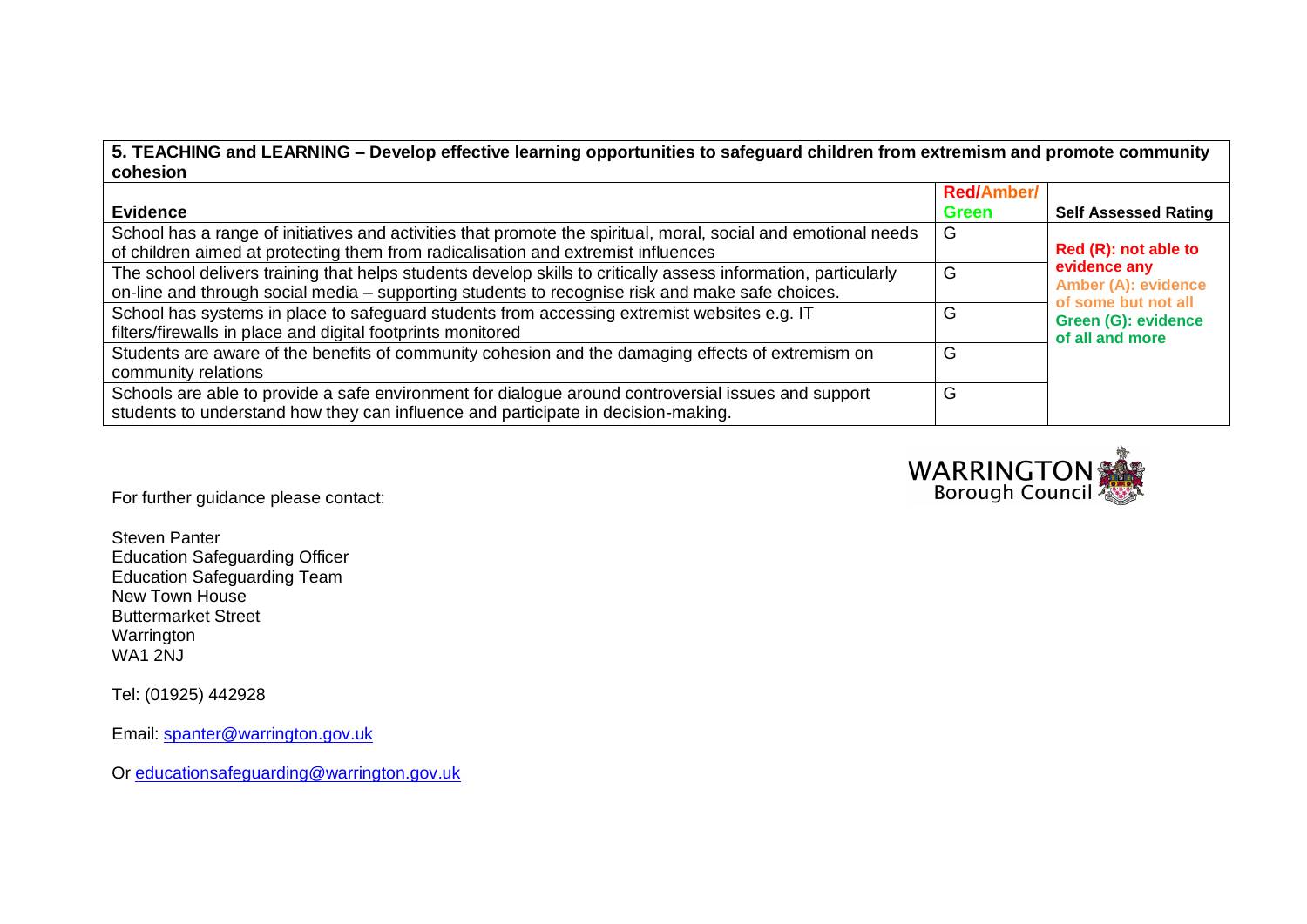**Appendix 1 – Useful resources**

**Useful resources for Prevent, radicalisation and extremism:**

**1. Online Channel NCALT Course for practitioners:**

**[http://course.ncalt.com/Channel\\_General\\_Awareness](http://course.ncalt.com/Channel_General_Awareness)**

**2. Revised Prevent Duty Guidance 2015:**

**[https://www.gov.uk/government/uploads/system/uploads/attachment\\_data/file/](https://www.gov.uk/government/uploads/system/uploads/attachment_data/file/445977/3799_Revised_Prevent_Duty_Guidance__England_Wales_V2-Interactive.pdf) [445977/3799\\_Revised\\_Prevent\\_Duty\\_Guidance\\_\\_England\\_Wales\\_V2-](https://www.gov.uk/government/uploads/system/uploads/attachment_data/file/445977/3799_Revised_Prevent_Duty_Guidance__England_Wales_V2-Interactive.pdf) [Interactive.pdf](https://www.gov.uk/government/uploads/system/uploads/attachment_data/file/445977/3799_Revised_Prevent_Duty_Guidance__England_Wales_V2-Interactive.pdf)**

**3. New Safeguarding Advice for Schools and Childcare Providers:**

**[https://www.gov.uk/government/news/new-safeguarding-advice-for-schools](https://www.gov.uk/government/news/new-safeguarding-advice-for-schools-and-childcare-providers)[and-childcare-providers](https://www.gov.uk/government/news/new-safeguarding-advice-for-schools-and-childcare-providers)**

**4. Protecting Children from Radicalisation; The Prevent Duty**

**[https://www.gov.uk/government/publications/protecting-children-from](https://www.gov.uk/government/publications/protecting-children-from-radicalisation-the-prevent-duty)[radicalisation-the-prevent-duty](https://www.gov.uk/government/publications/protecting-children-from-radicalisation-the-prevent-duty)**

**5. The Use of Media for online radicalization:**

**[https://www.gov.uk/government/publications/the-use-of-social-media-for](https://www.gov.uk/government/publications/the-use-of-social-media-for-online-radicalisation)[online-radicalisation](https://www.gov.uk/government/publications/the-use-of-social-media-for-online-radicalisation)**

**6. Prevent for FE – useful links for non FE also;**

**[www.preventforfeandtraining.org.uk](http://www.preventforfeandtraining.org.uk/)**